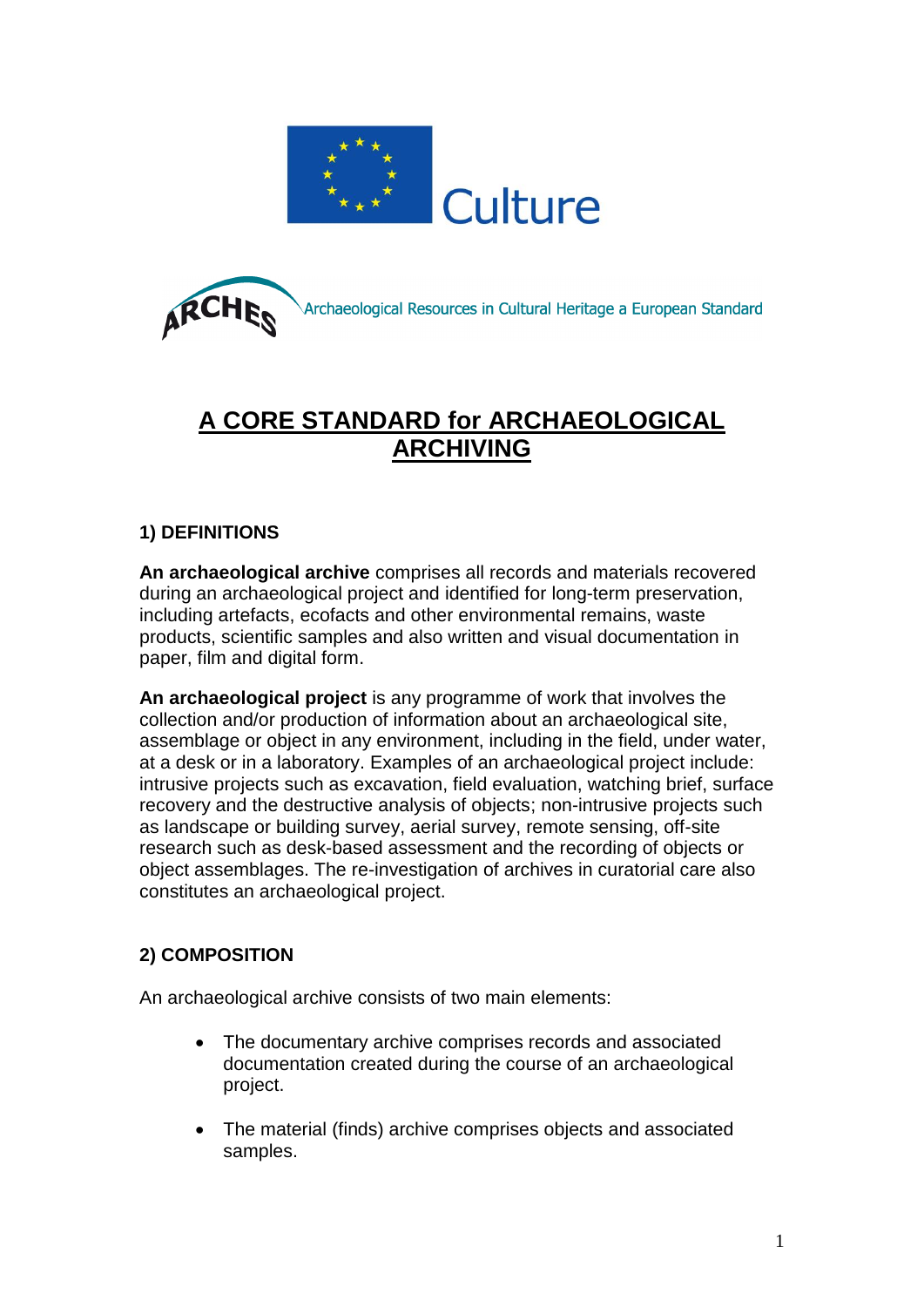## **Documentary Archive**

The documentary archive may include: correspondence, contracts, specifications, notes, records, pro-forma, indexes, catalogues, reports, maps, plans, section drawings, elevations, site photographs, object images, CAD files, databases, digital aerial photograph interpretations, excavation archives, geophysical and other survey data, GIS files, audio records, images, satellite imagery, spreadsheets, text files, analytical results and 3-D data.

These can be created on the following carrier media:

Drawn, photographic, written and printed material on paper Drawn material on film Photographs on film, transparencies, x-radiographs, videotape and microfilm Digital files on hard drives or transfer media.

#### **Material (Finds) Archive**

The material (finds) archive may include:

**artefacts**, such as pottery, tile, worked stone, glass, metalwork, worked bone, leather and textile;

**ecofacts or environmental remains**, such as animal bone and plant remains;

**human remains**, which require specific treatment in accordance with relevant national or state standards and legislation;

**waste products**, such as slag, hammerscale and off-cuts;

**material recovered from scientific sampling**, which is often the product of laboratory analysis, such as environmental samples, thin-sections, microfossil slides, casts.

.

# **3) PRINCIPLES**

- 1. All archaeological projects must result in a stable, ordered, accessible archive.
- 2. It must be recognised that all the processes of an archaeological project affect the quality of the resulting archive.
- 3. Standards and procedures for the creation, selection, management, compilation and transfer of the archive must be agreed and documented in the design of every archaeological project and understood by all project personnel.
- 4. Ensuring the security and stability of the archive is a continuous process and a universal responsibility.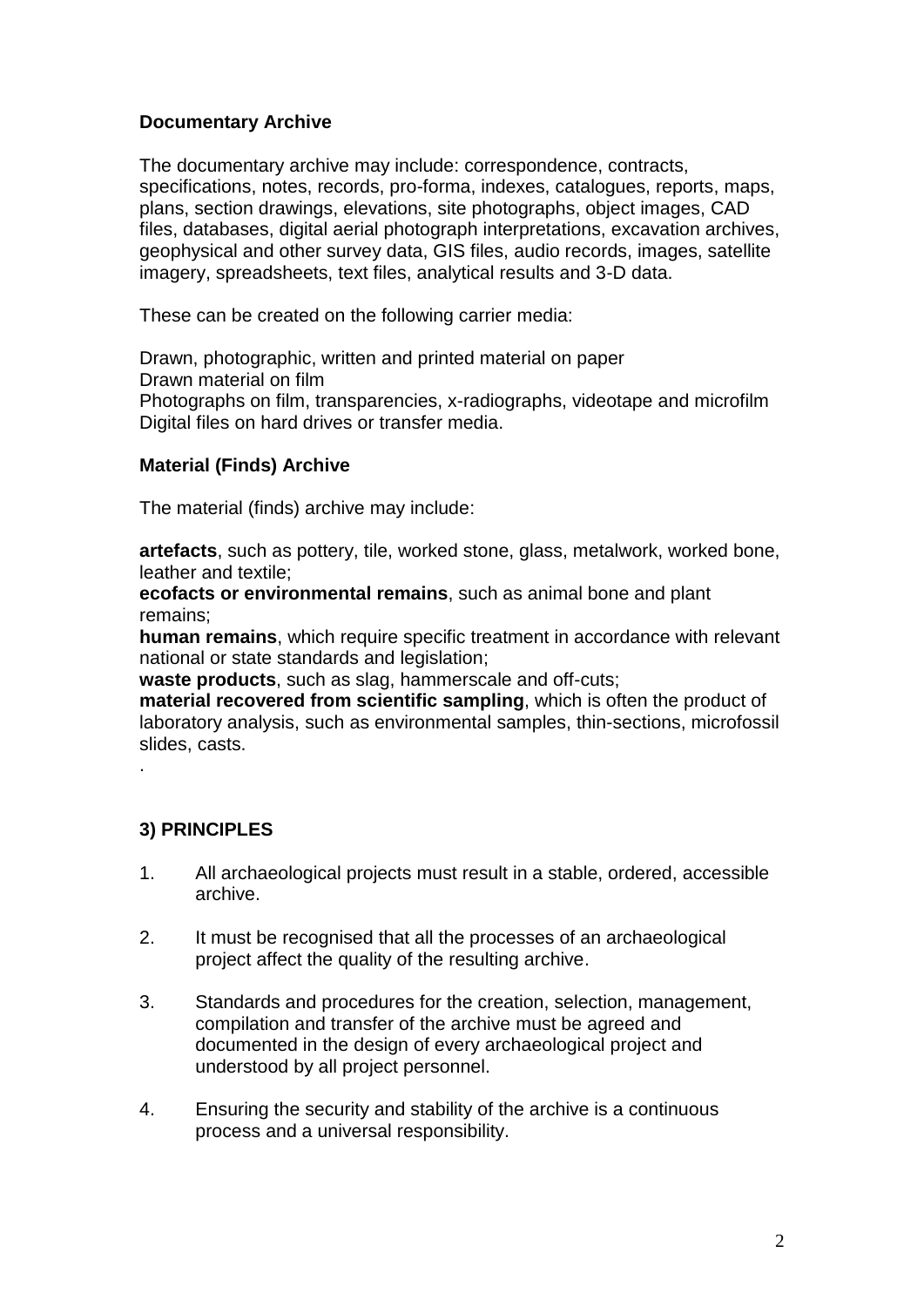- 5. The entire archive must be compiled in a way that preserves relationships between each element and facilitates access to all parts in the future.
- 6. An archaeological project is not completed until the archive has been transferred to a recognised repository and is fully accessible for consultation.

# **4) RESPONSIBILITY**

The manager of an archaeological project has responsibility for ensuring that the archive is created and compiled to the standards described in this document.

Every person involved in an archaeological project has a duty of care towards the archive and must make sure that it is created and compiled to recognised standards, using consistent methods, and it is not at unnecessary risk of damage or loss.

Once the archive has been transferred it is the responsibility of the receiving repository to ensure that the archive is stored to recognised standards for long-term preservation, documented according to accepted internal procedures and made accessible for consultation.

## **5) STANDARDS FOR ARCHAEOLOGICAL ARCHIVES**

These standards are intended to apply to all parts of the archive and all stages of the archaeological process, from planning to curation of the end product.

#### **General standards**

- 1. All archive items must at all times be treated carefully and handled, packed and stored in conditions that minimise the risks of damage, deterioration, loss or theft.
- 2. All archive items must be marked or labelled with an identifier related to the archaeological project and/or the accession code used by the repository.
- 3. The archive must be organised in such a way as to preserve the contextual relationship between the documentary and the material (finds) archive elements.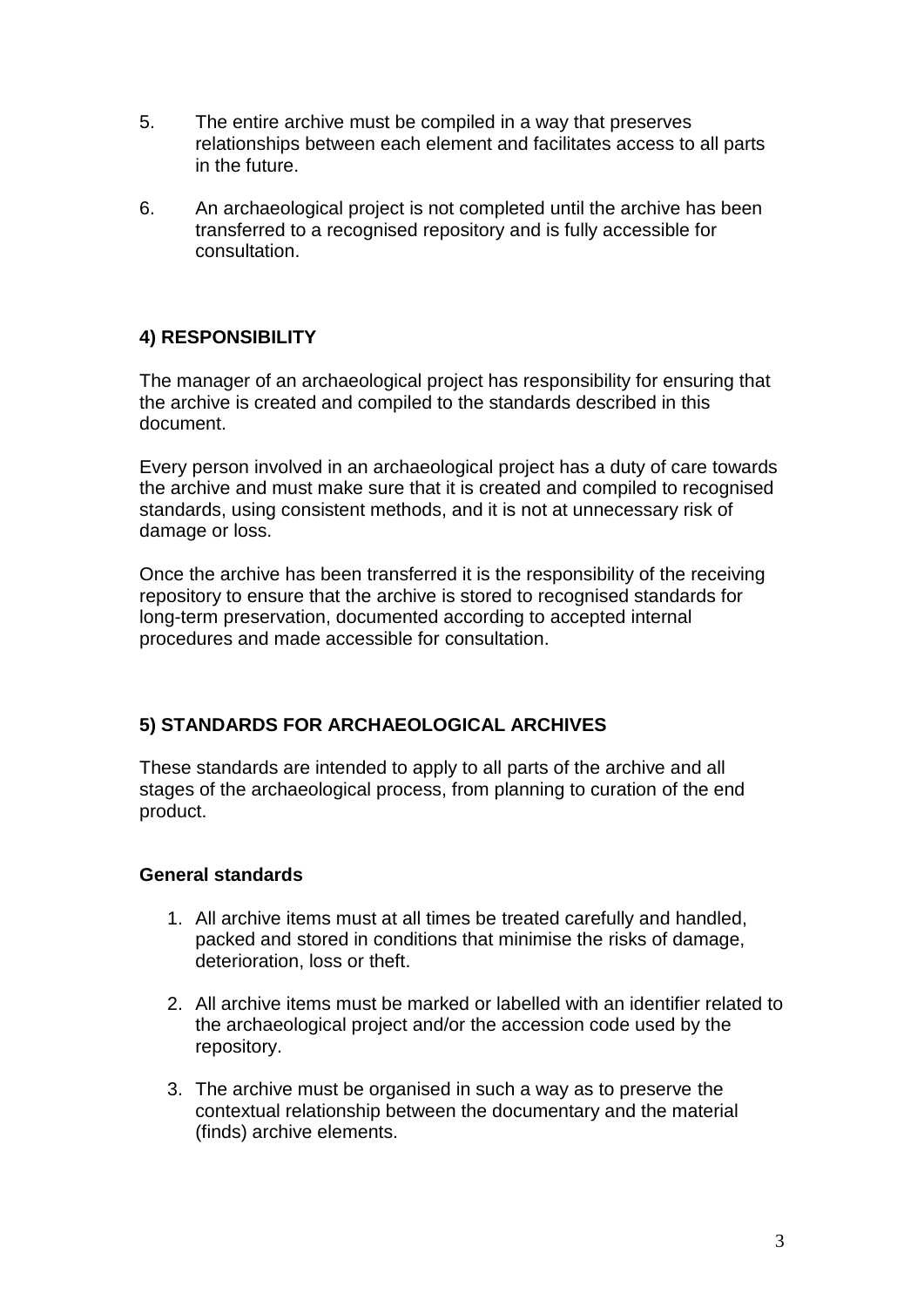- 4. Selection criteria and procedures must be fully documented and included in the project archive.
- 5. Long-term storage must be conducive to preservation, security and accessibility.

### **Specific standards**

#### **The documentary archive**

- 1. All types of record must be created according to consistent, accepted standards in content, format and file naming and use recognised terminology.
- 2. Recognised stable materials or media must be used when creating analogue written or visual records.
- 3. All original records, including those born digital, must be considered for inclusion in the archive.

#### *Paper*

4. Each type of written document, e.g. context records or drawing indexes, must be ordered together prior to transfer to the repository.

#### *Visual records*

- 5. All drawings and photographs must identify the subject and where appropriate include a scale and a north sign, or other means of location/orientation.
- 6. Media suitable for long-term storage in its original form must be used for unrepeatable photographs, e.g. those taken on site during an excavation.

#### *Digital*

- 7. Prior to archive transfer a digital backup strategy must be implemented.
- 8. Creation of the digital archive must be fully documented, with information such as software used, operating systems, types of hardware, dates, creators, field descriptions, and the meanings of any codes.
- 9. Transfer and short-term storage media are not suitable for the longterm preservation of the digital archive and should only be used to submit digital material for permanent archiving.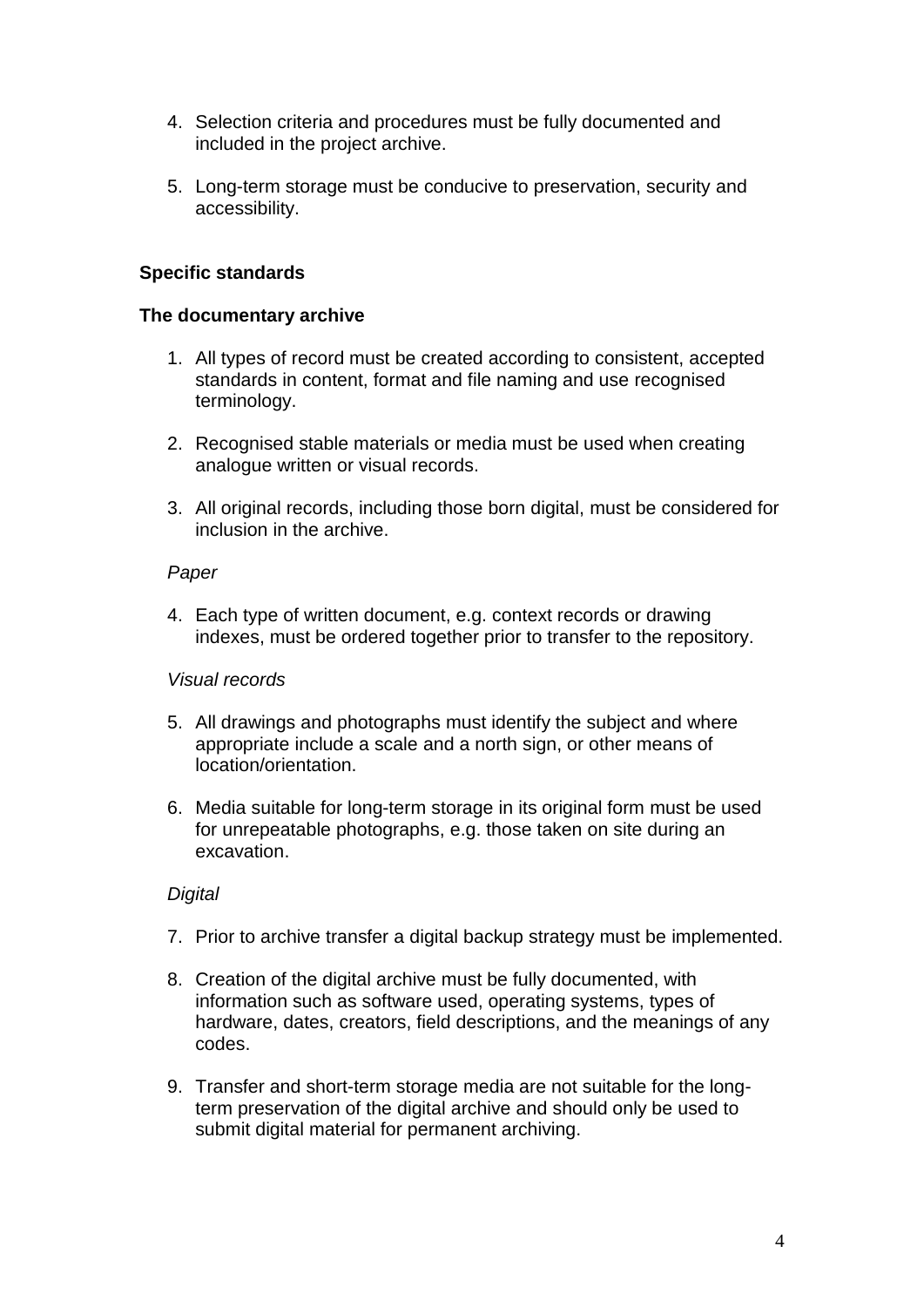- 10.All digital files and transfer media such as disks or drives must be free of viruses before submission to the repository.
- 11.A digital archive index must be compiled and deposited in digital form with the digital archive.
- 12.Long-term storage must be on permanent servers that are regularly backed up and all software and hardware must be refreshed and the archived data migrated as necessary. Hardware and software refreshment and data migration must be fully documented.
- 13.The digital archive must be deposited in a Trusted Digital Repository where it can be preserved and maintained for the long-term future and made accessible.

#### **The material (finds) archive**

- 14.All finds must be cleaned and/or conserved as appropriate, according to recognised standards and using consistent methods, to ensure their long-term survival.
- 15.All finds must be marked or labelled, as appropriate, with project and context identifiers and, where relevant, the individual object identifier.